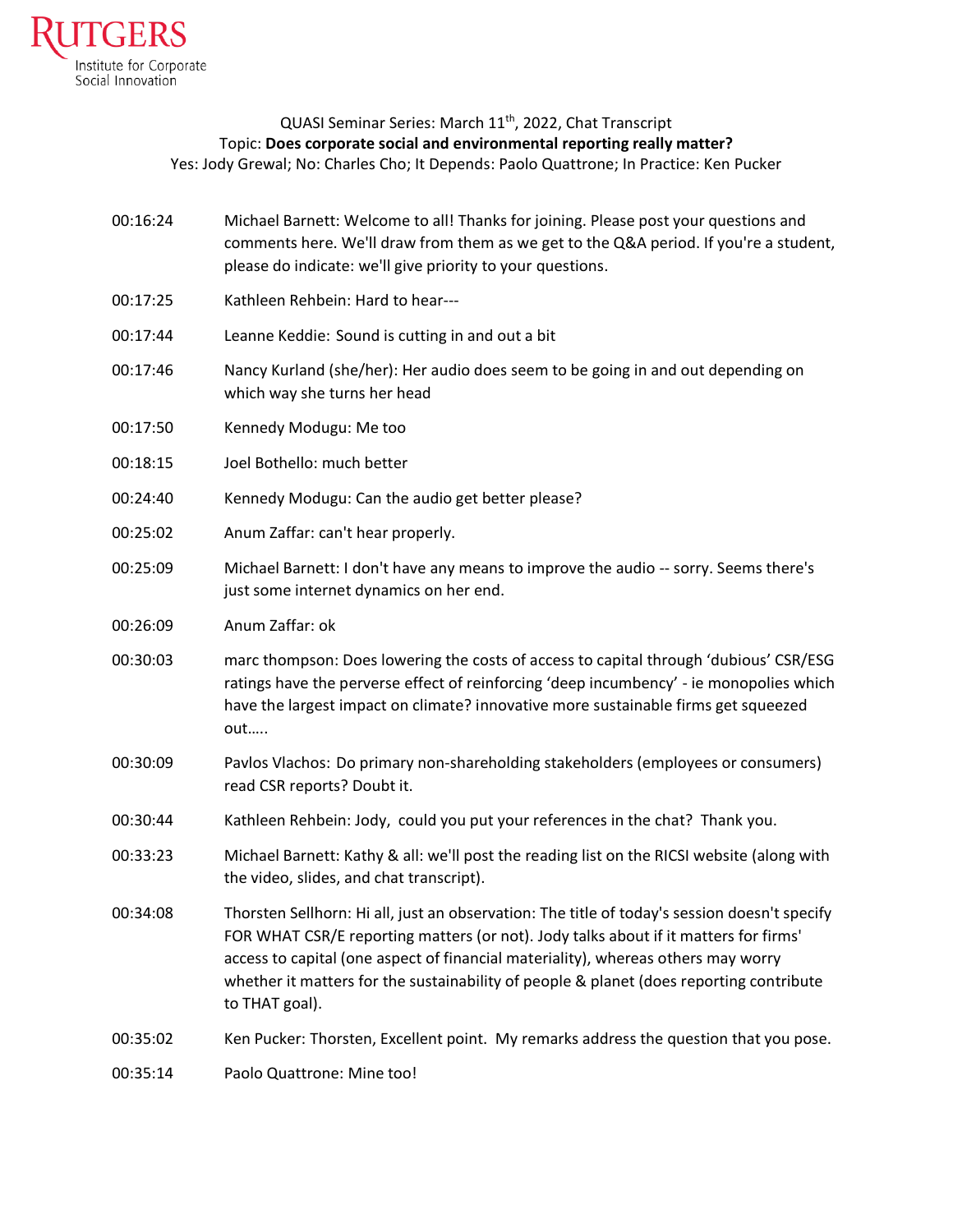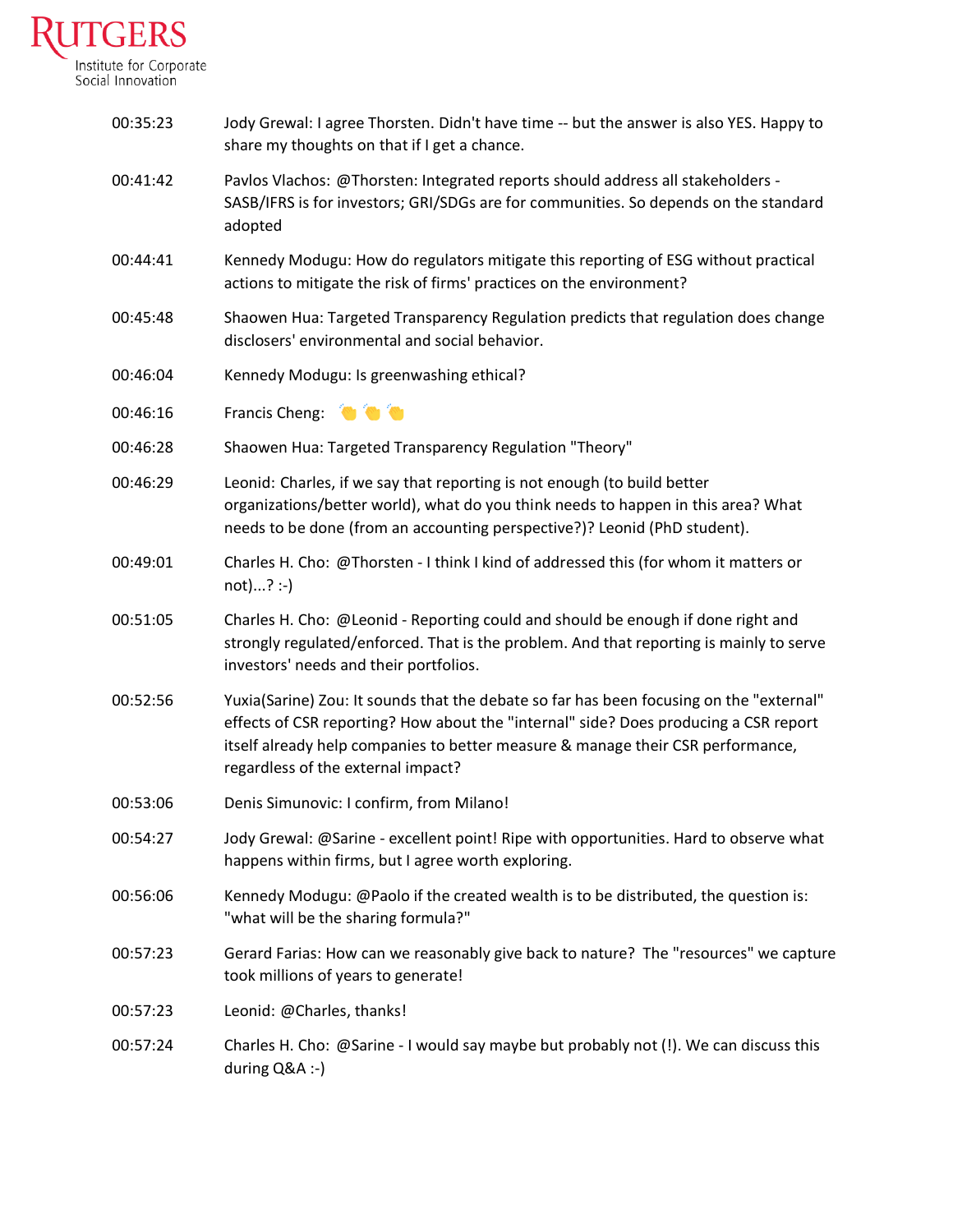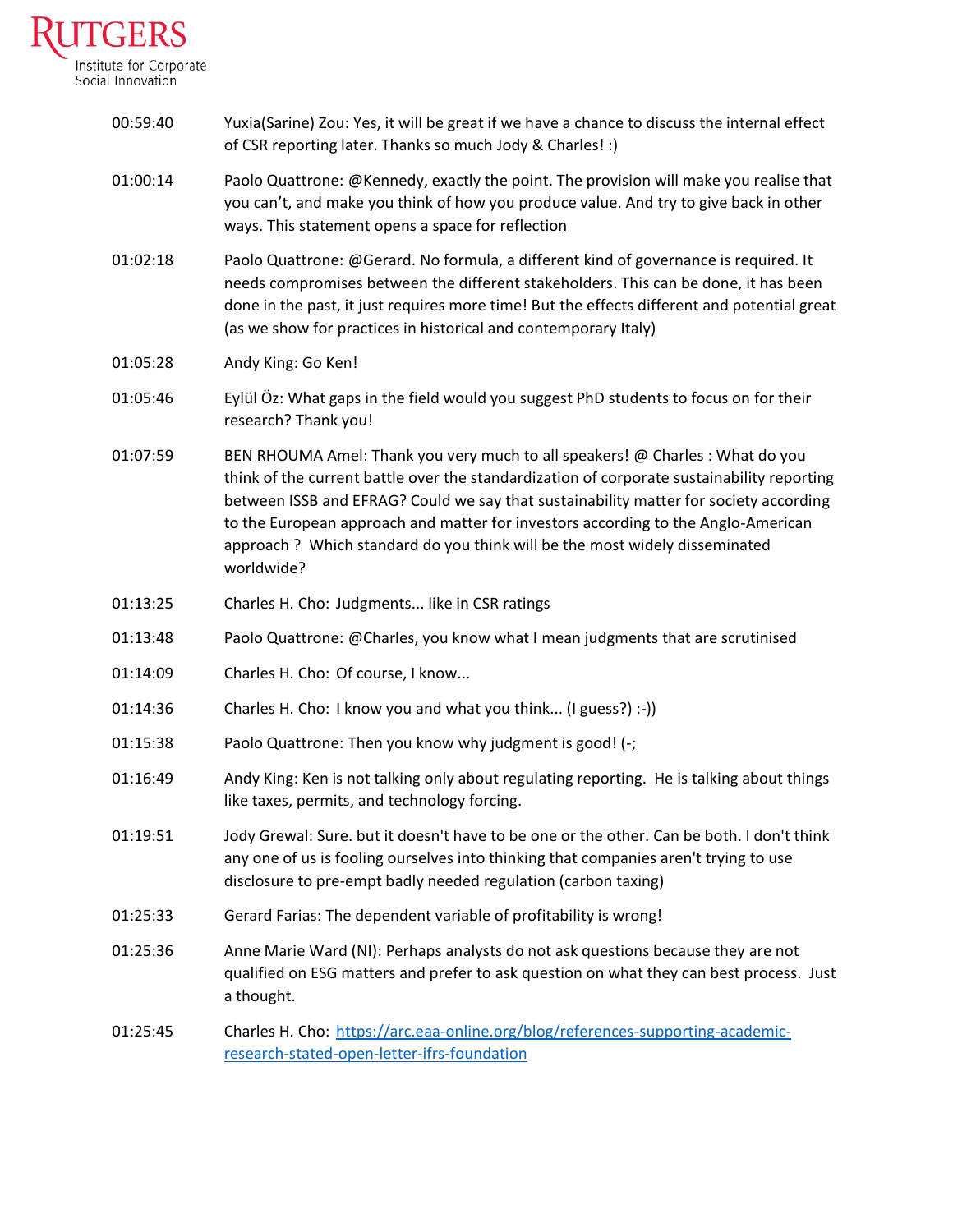

| 01:26:01 | marc thompson: We have carbon tax across a number of EU countries but it is uneven<br>and also leading to growth in monoculture tree planting having the perverse effect of<br>negatively impacting biodiversity. An EU wide carbon border tax will be introduced in 4<br>years.                                                                                              |
|----------|-------------------------------------------------------------------------------------------------------------------------------------------------------------------------------------------------------------------------------------------------------------------------------------------------------------------------------------------------------------------------------|
| 01:27:28 | Yuxia(Sarine) Zou: Aren't mixed academic results reflecting the realistic truth that there<br>is no definite answer to the question asked?                                                                                                                                                                                                                                    |
| 01:27:59 | Shaowen Hua: Agree with Anne Marie: Boards are struggling how to make ESG risks<br>value relevant to financial statements.                                                                                                                                                                                                                                                    |
| 01:28:19 | Charles H. Cho: No, they don't!                                                                                                                                                                                                                                                                                                                                               |
| 01:28:42 | Jody Grewal: I don't understand that Andy - are you saying we have priors before<br>starting our research?                                                                                                                                                                                                                                                                    |
| 01:29:15 | Charles H. Cho: (and I thought you would not be able to attend and we will meet next<br>week? $:$ -))                                                                                                                                                                                                                                                                         |
| 01:30:07 | marc thompson: Disclosure without democratic governance in firms will lead to failure?                                                                                                                                                                                                                                                                                        |
| 01:32:42 | Paolo Quattrone: Not you but where this comes from                                                                                                                                                                                                                                                                                                                            |
| 01:32:51 | Anne Marie Ward (NI): Hard to get papers published using CCO in accounting journals as<br>we tend to have a slightly different take on accountability.                                                                                                                                                                                                                        |
| 01:35:37 | Pavlos Vlachos: @Guillaume: One thing is to not walk your reporting/talk (policy-<br>practice decoupling) and another is to walk your talk/reporting but still decouple<br>(means-end decoupling). Aguilera et al find that Indian firms comply with board gender<br>quotas (no greenwashing strictly speaking) but females on board are serving in<br>unimportant committees |
| 01:36:25 | Jody Grewal: @ Guillaume that sounds very important and interesting.                                                                                                                                                                                                                                                                                                          |
| 01:38:07 | Charles H. Cho: @Amel - check this out as it partially answers your question:<br>https://sustainabilityadvantage.com/blog/                                                                                                                                                                                                                                                    |
| 01:40:12 | BEN RHOUMA Amel: Thank you Charles!                                                                                                                                                                                                                                                                                                                                           |
| 01:40:29 | Yuxia(Sarine) Zou: @ Guillaume: Your comments resonate with some recent sharings<br>from ESG auditors like the Big 4. They said that the key objective of ESG assurance at the<br>current stage was not to correct misinformation, but to reveal the full picture.                                                                                                            |
| 01:40:42 | Guillaume Pain: @Pavlos: I agree. In addition, we need to distinguish between strategic<br>intention and strategy implementation, the latter rarely going as planned. So the best<br>intentions may not lead to expected results.                                                                                                                                             |
| 01:40:46 | Dante Di Gregorio: Great session - thanks to all the panelists and organizers!                                                                                                                                                                                                                                                                                                |